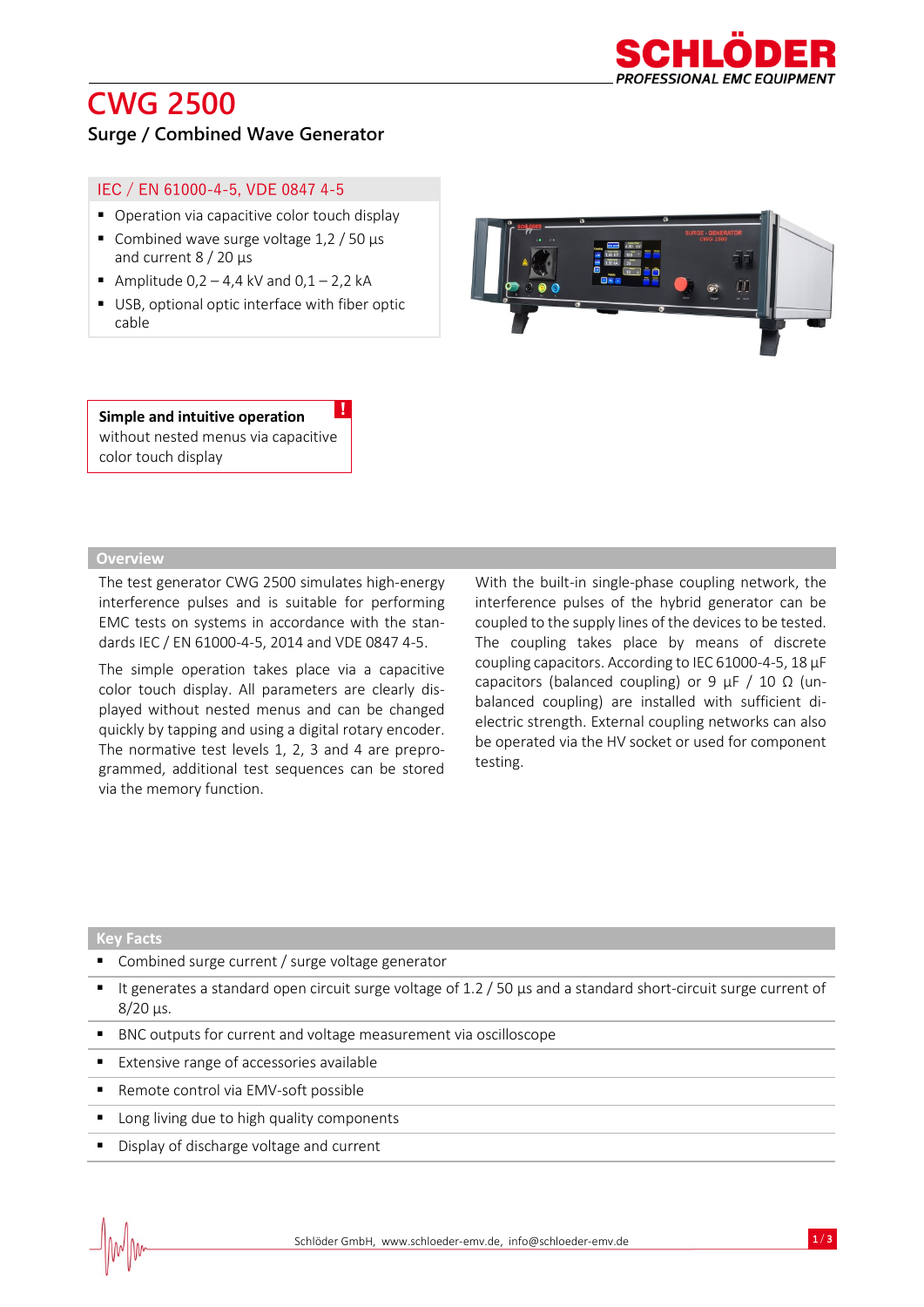

## **CWG 2500 Surge / Combined Wave Generator**

### **Technical data**

| <b>Surge / Combined wave generator</b>    |                                                                                   |  |
|-------------------------------------------|-----------------------------------------------------------------------------------|--|
| Pulse parameters acc. to IEC/EN 61000-4-5 |                                                                                   |  |
| Charging voltage                          | $0,2 - 4,4$ kV                                                                    |  |
| Short circuit current                     | $0,1 - 2,2$ kA                                                                    |  |
| Charging time                             | $\leq 10$ sec                                                                     |  |
| <b>Time functions</b>                     |                                                                                   |  |
| Number of pulses                          | $1 - 999$                                                                         |  |
| Repetition rate                           | $10 - 990$ sec                                                                    |  |
| Phase angle                               | $\varphi = 0^{\circ}$ - 359°, 1° steps,<br>mains-synchronized for<br>$50 + 60$ Hz |  |
| Polarity                                  | positive, negative,<br>alternating                                                |  |
| <b>Functions</b>                          |                                                                                   |  |
| Trigger                                   | manually<br>externally via BNC socket<br>by charge button                         |  |
| Memory function                           | select test levels $1 - 4$<br>(standard), 32 memory<br>positions                  |  |
| Discharge<br>parameters                   | display of discharge<br>surge voltage / surge<br>current after discharge          |  |
| <b>General functions</b>                  |                                                                                   |  |
| Operating<br>temperature                  | $0 - 40 °C$                                                                       |  |
| <b>Dimensions</b>                         | 19" housing, 3 U                                                                  |  |
| Weight                                    | approx. 18 kg                                                                     |  |
| Supply voltage                            | 100 - 240 V / 47-63 Hz /<br>100 VA                                                |  |

| <b>Coupling network</b>                                                        |                                                                     |  |
|--------------------------------------------------------------------------------|---------------------------------------------------------------------|--|
| 1-phase, inside generator for coupling on the power<br>supply lines of the EUT |                                                                     |  |
| Nominal voltage AC                                                             | max. 230 V / 16 A<br>50 / 60 Hz                                     |  |
| Nominal voltage DC                                                             | max. 270 V / 16 A                                                   |  |
| Phase indication                                                               | <b>IFD</b> red<br>LED green                                         |  |
| <b>Balanced</b><br>coupling                                                    | $L - N: 18 \mu F$                                                   |  |
| Unbalanced                                                                     | $L - PE$ , $N - PE$ : 9 $\mu F +$                                   |  |
| coupling                                                                       | $10 \Omega$                                                         |  |
| <b>Connections / Outputs</b>                                                   |                                                                     |  |
| <b>EUT</b> connection                                                          | Schuko (protection<br>earth) outlet +<br>laboratory sockets         |  |
| Ground connection                                                              | ground jack at front and<br>rear panel                              |  |
| Interface                                                                      | USB<br>(virtual COM Port)<br>optional:<br>optical with fiber optics |  |
| HV output                                                                      | ungrounded and ground<br>referred                                   |  |

| Technical data $-$ definition of the parameters IEC / EN 61000-4-5 |                                       |                                        |  |  |
|--------------------------------------------------------------------|---------------------------------------|----------------------------------------|--|--|
|                                                                    | Front time $T_r$                      | Duration T <sub>d</sub>                |  |  |
|                                                                    | μs                                    | μs                                     |  |  |
| Open-circuit voltage                                               | $T_f = 1.67$ x T = 1.2 ± 30 %         | $T_d = T_w = 50 \pm 20 \%$             |  |  |
| Short-circuit current                                              | $T_1 = 1.25 \times T_1 = 8 \pm 20 \%$ | $T_d = 1.18 \times T_w = 20 \pm 20 \%$ |  |  |